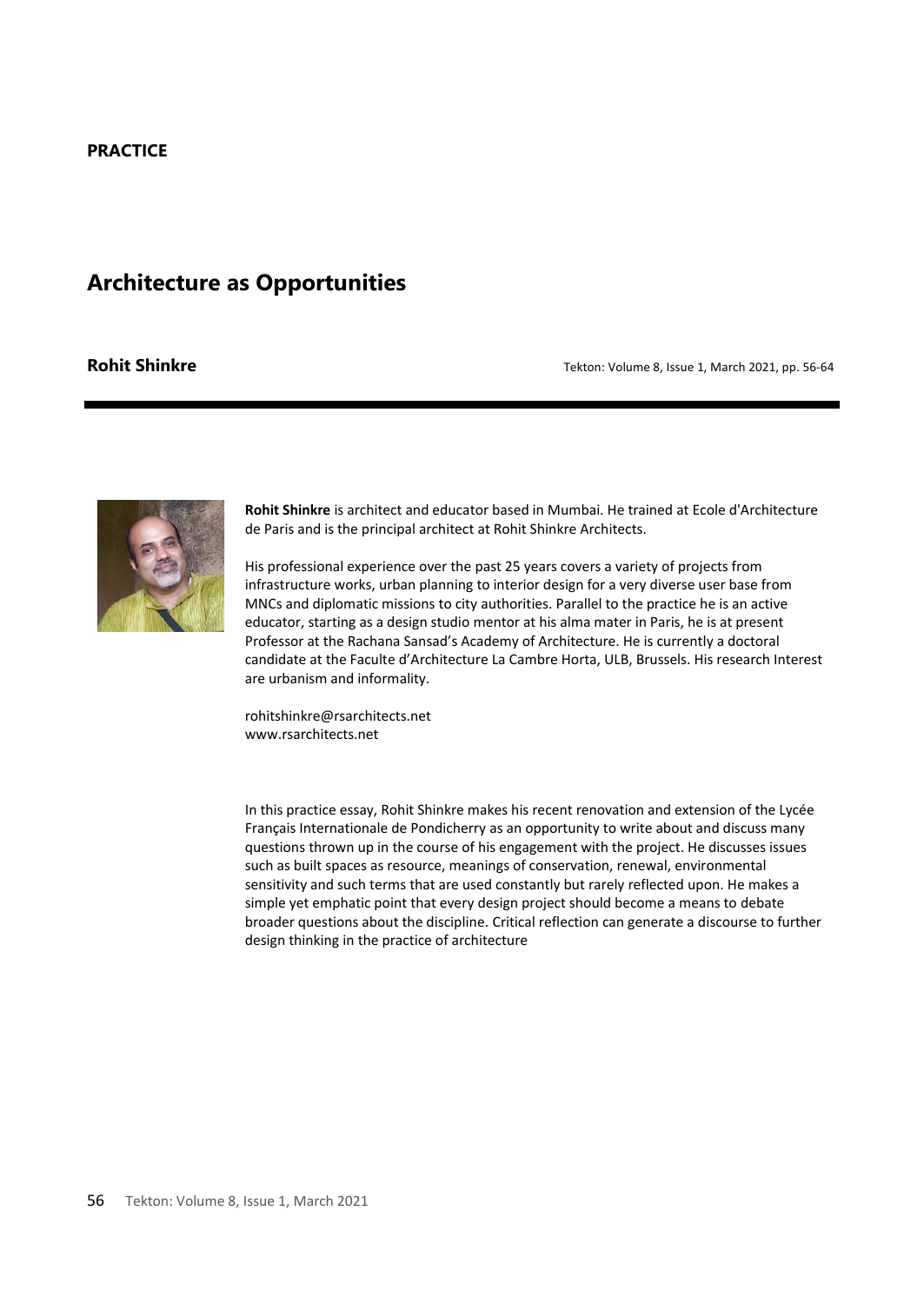

*Figure 1: General View of the Site from SW. Main Entrance of the Heritage campus*

#### **The Lycée Project in Puducherry**

The renovation and extension of the Lycée Français Internationale de Pondicherry (LFIP) or the French High-School of Puducherry has been a landmark project for me. Like many architects of my generation The Maurice Merleau-Ponty's "*Phenomenology of Perception*" and Robert Venturi's "*Complexity and Contradiction in Architecture*" had a profound influence on my approach to architectural design. The idea of architecture being 'a machine to live in' though intellectually attractive is a reductive of its potential.

The Lycée occupies a 5800 sq.m. compound in the heart of the White Town of Puducherry which is one of the most actively conserved historic urban precincts in India, thanks to the untiring efforts of the local INTACH chapter. The complex has 4 building blocks, the earliest built, Block A, around mid-19th century, the next, Block B, in the early 20th century – both in load bearing brick walls. Then the Block C in mid-20th century and the last at the turn of the millennium – both in RCC. Ironically, it the last addition that was to be demolished. The project was about renovation and modernisation of parts of the existing historic buildings and an extension for new spaces for the primary school.

This essay is a result of many questions that the project raised and how they informed the design process. Doing a project is not just an exercise in design and execution, it can generate a discourse to further the thinking process in practice of architecture. I discuss some of these questions here.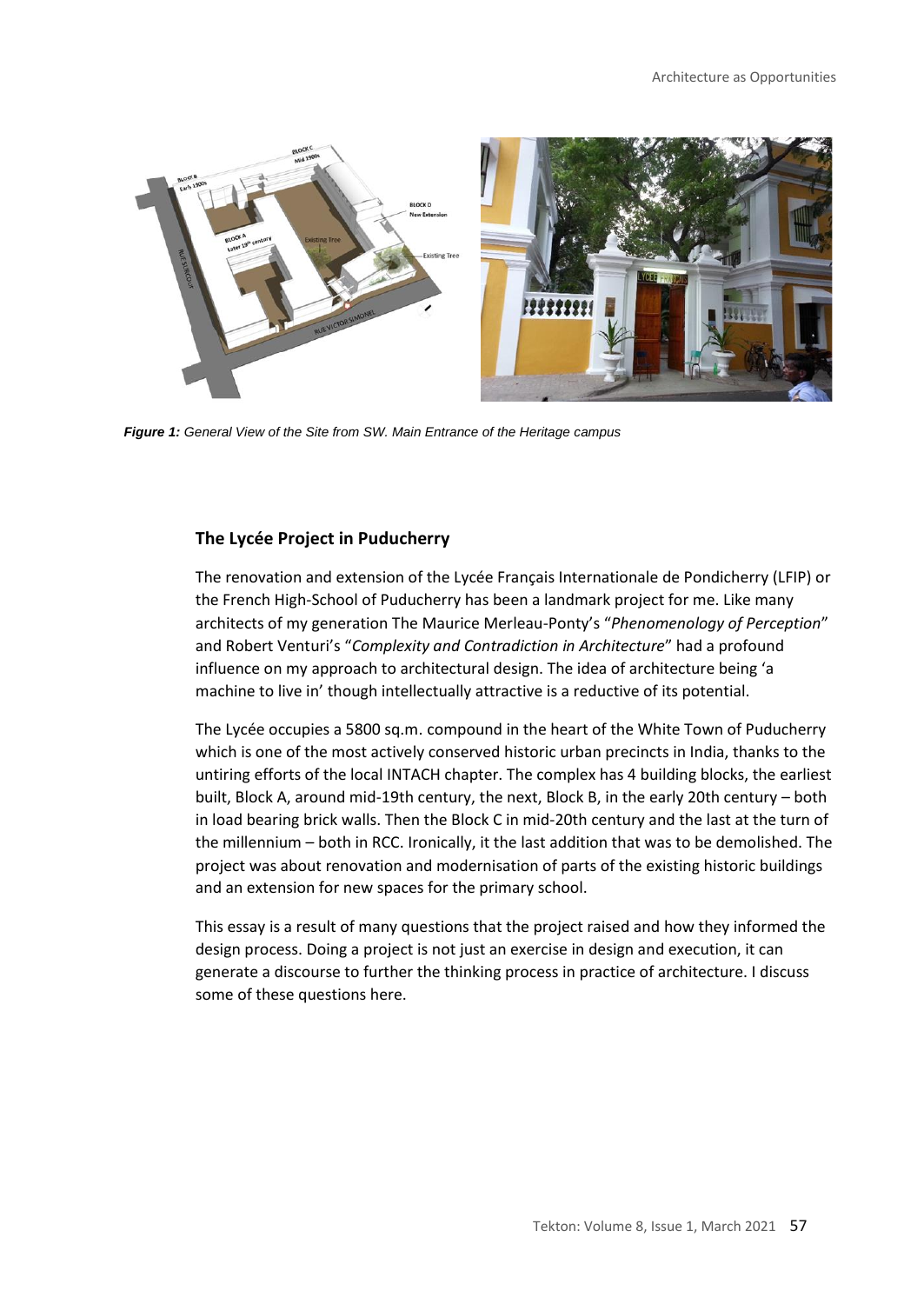#### **Architecture and Design as Resource Management**

The most eco-friendly building is the one that is already built. It is a shame that a structure built in early 2000s needs to be demolished. Its design was unable to adapt to changing use, and its poor build quality did not justify any major investment in renovation. It is to be noted that the other historic blocks though much older were in better condition and conducive for adaptive transformation and modernisation, basically because they were better designed.

This is a glaring comment on the general state of architectural design and construction in India; more so here since it stands in direct comparison with other historic buildings. Architecture is resource management too. Long life cycle can and must be a simple measurable criterion to assess good architectural design and construction particularly in the quest for sustainability. Long life is a statement about the quality of construction, in terms of the structural stability and weather resistance, but equally about design and planning in terms of spatial adaptability and user appropriation. Such essential values rarely find place in the discussion in the design and construction community or in the media. It is rare to see a project being covered say 10 to 15 years after it is 'inhabited'. A longer-term critical view on architecture may serve better in defending more enduring values of architecture. Highlighting these is even more important in the consumerist abyss that we are faced with. This reinforced our commitment to design/build to last.

# **About Conservation**

Architectural and urban conservation is a nascent and somewhat elitist concern in India. It can go from fetishist activism in some privileged parts, like the Puducherry White Town, to total disregard in other parts of the country. Most people here are struggling with survival and basic developmental challenges and it is understandable that heritage conservation is not a public priority. The question of built heritage conservation in the demographic and urban reality of India, however, needs some debate.

A fundamental question would be why buildings should be conserved and if so which ones and for how long? Can we afford our cities to be fossilised in historic architectural styles?

Architecture and cities in designated heritage precincts, such as in Puducherry, are suffering from a kind of 'provincial sentimentalism' imposed by ill-advised city authorities. Conservation policy is reduced to replication of historic architectural features. The city and its architecture are 'made-up' for the tourists, the nostalgic and metropolitan investors while the living urban reality of Puducherry has shifted to other quarters. Our cities may turn into Disneyland and architecture would fail in its task of the defence of the authenticity of human experience. The swing is from one extreme to the other and points to the need to seek a middle ground between total disregard for heritage that has been the norm and meaningless replication that is advocated here.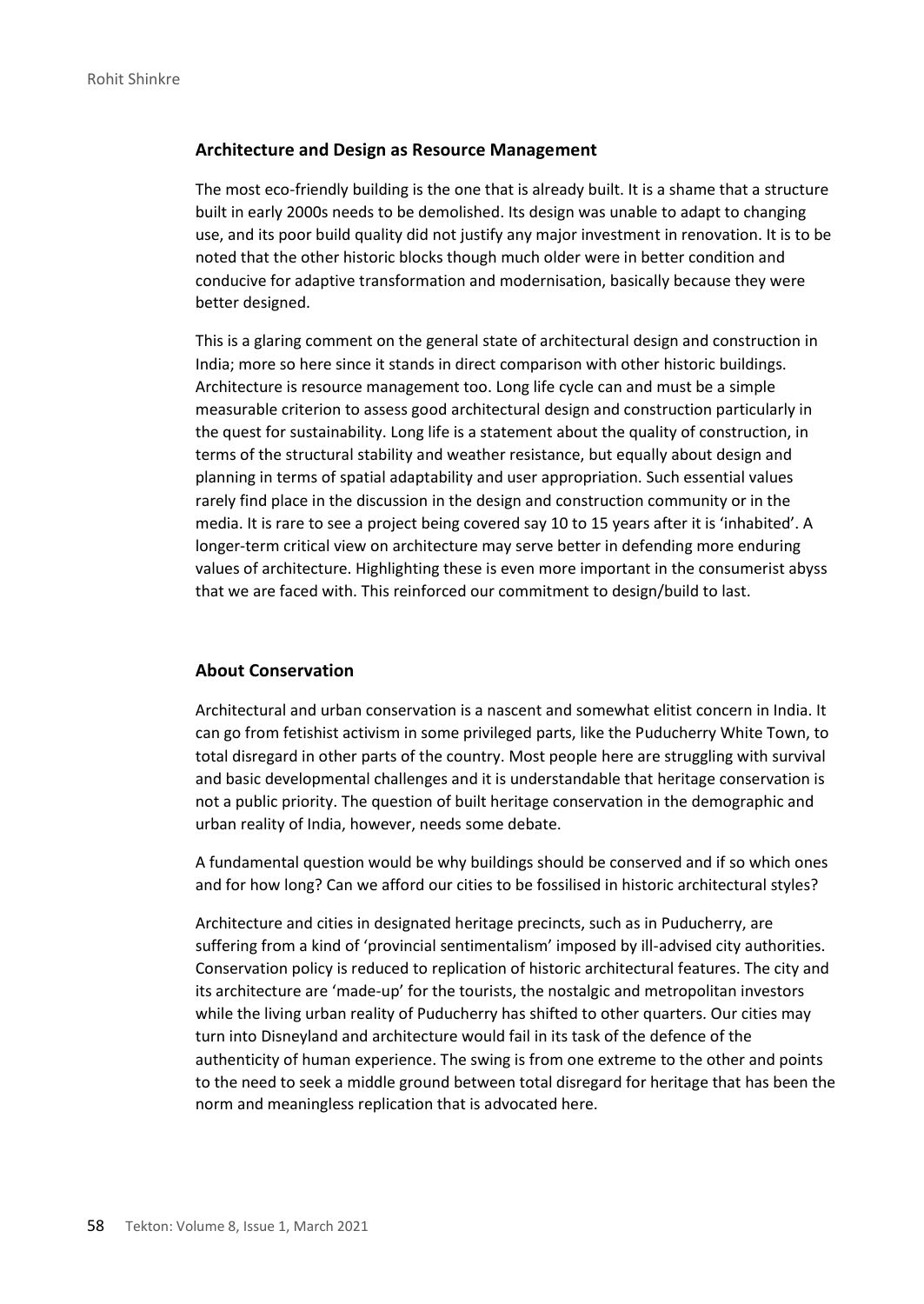Conservation is also, and perhaps primarily, about construction and details. Quite often casual renovations/ stylistic conservation affects the structural integrity and thus lifespan of historic buildings. In this project too, previous repairs, alterations, and incorporation of modern utilities such as plumbing and air conditioning were carried out without duly considering the nature of the structure. Our approach therefore was to try and heal and restore wherever we intervened in the old buildings in the compound. The works in the historic buildings such as creation of a new modern kitchen, additional toilets, air conditioning, replacement of damaged structural members etc. were done with utmost care of the old load bearing brick structure.

Based on local observations, we arrived at the following simple guidelines about building details.

•Remove cement plaster applied during subsequent renovations or repairs and restore the original lime plaster. The former trapped humidity and over a period totally compromised the compressive strength of the brick walls. This caused the collapse of the Hôtel de Ville of Puducherry in 2014. Though this process was not complete in all the premises it was done wherever we intervened, and the owners have been advised to gradually undertake this wherever required.

•Remove false ceilings so that real ceiling is visible, and any damage or cracks can be immediately identified. Partial false ceilings were used wherever required for acoustic purpose in the dining hall, classrooms, reading rooms and laboratories. Custom designed light fixtures integrating acoustic panels were used.

•Wash basin counter is detached from the walls standing on a SS frame so that water does not seep into the old brick walls.

•Refrigerant and drainpipes for air conditioning were housed in a double skin HDPE pipe wherever crossing through the old walls to arrest dampness due to condensation that was generally observed.

•Pre-cast Ferro-cement projections have been added to the old load bearing brick walls with Tor steel ties embedded in local punctures. Such senseless 'restoration' and modernisation work is inducing failures in the otherwise very simple and safe load bearing structure. We have recommended these violations to be corrected and the Ferro-cement components to be replaced by conventional projections on wooden / mild steel brackets. This will be part of the next phase of the project.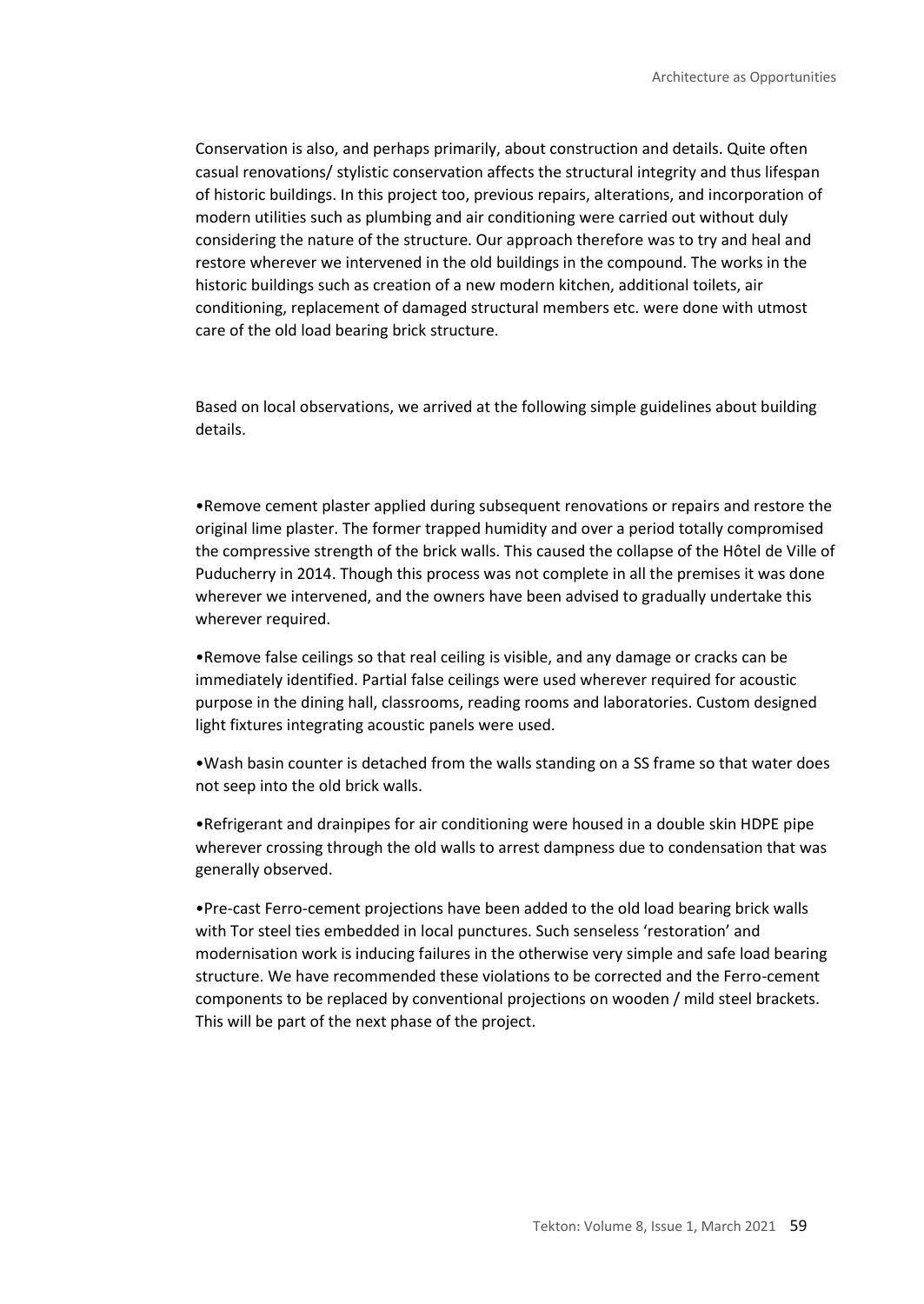

*Figure 2: External facade as per heritage conservation guidelines -- with castellated beams and polycarbonate cones peeping out*

# **About Renewal**

The extension is a significant event in the life of this historic and influential institution. It is a renaissance of sorts. The architecture must support this renewal. By replicating its old architectural features, you are also re-asserting the old colonial legacy and missing out an opportunity to project contemporary, multi-cultural and humanist values that the institution upholds today. The design has to negotiate the contradiction between the citatory conservation guidelines and the desire for a renewal. As a result, the new extension has street façades that complies to the former and internal courtyard side façades that express the latter. Though the loss of architectural 'integrity' is regrettable, the 'schizophrenic' dual personality of the extension conveys the conflicting appreciation of history and culture.

Built heritage conservation guidelines anywhere would do well in defining architectural controls in terms of scale and typological references to climate responsive space and construction rather than imposing specific architectural features like bands, cornices, railings etc.

#### **Environmental Sensitivity**

Barring the heroic aberrations of the 20th century that continue till today, good architecture has always been environmentally sensitive. Here too, without being obsessed about the rating systems, the design is traditionally sensitive to its natural and built environment in multiple ways:

Economy of resource is vital for any sustainable building practice. Optimisation is a fundamental value of architectural design and planning. The project achieves a remarkable built-up to usable space ratio. The RCC structural frame is rationalised.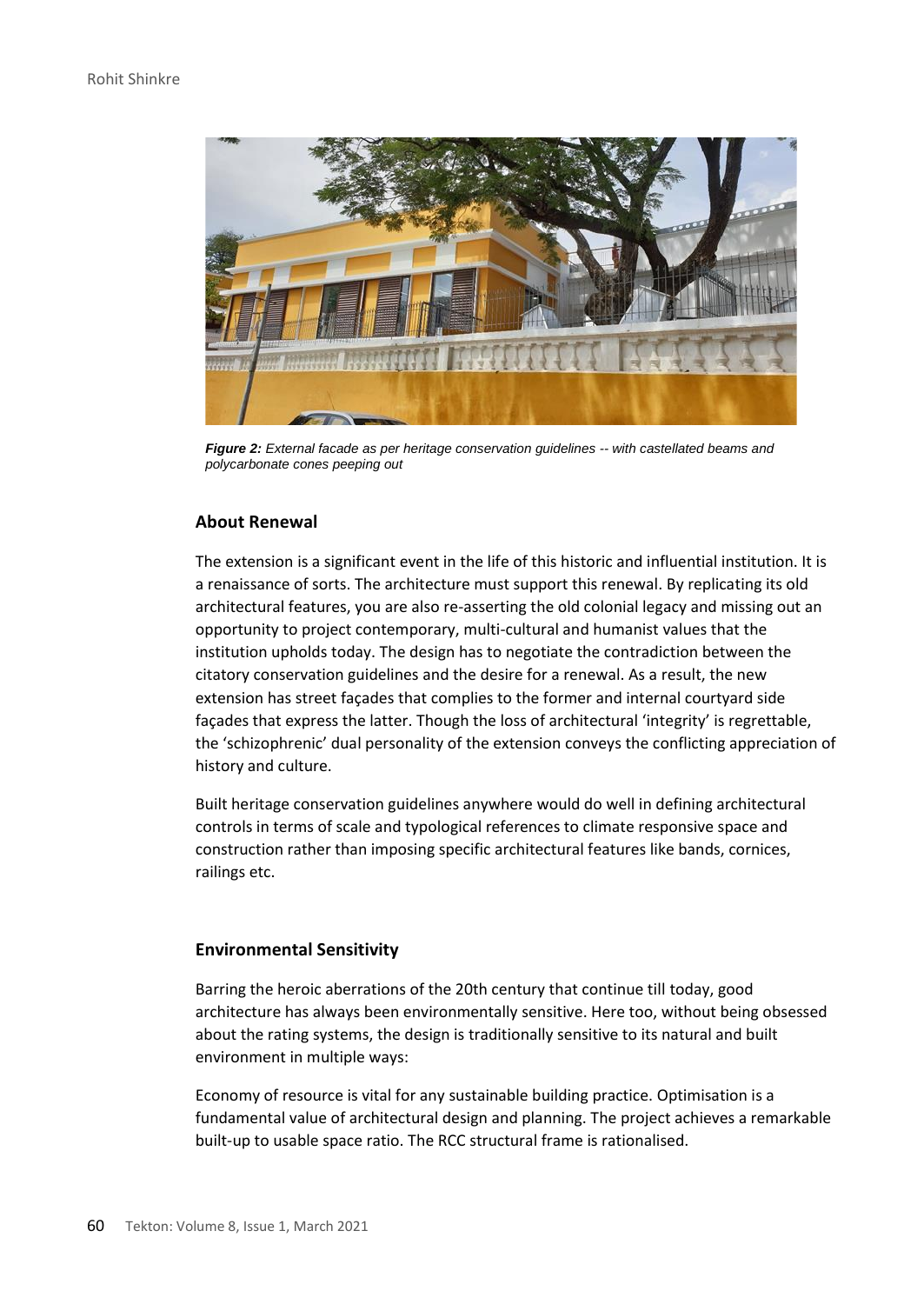

*Figure 3: Simple structural grid. Lightness and economy.*





*Figure 4: Entrance canopy suspended between the old and the new. Initial sketch for the light well*

It was a deliberate choice to avoid cantilevers to create a simple compressive structure. Even non-structural elements, like the railings, express lightness, and economy, without compromising on performance. The design of entrance canopy that covers the hold area where students wait in safety before rushing in or out of the school is a case in point. It is suspended with an articulated joint to allow and withstand uplift in case of strong cyclonic winds that are frequent in the region. It is like a hyphen floating between the old and the new with magical lightness. The engineering performance is not a 'look what I can do' gesture but responds to very specific functional, urban, architectural and structural demands.

Climatic response and comfort conditions are guiding parameters. Being in an urban context, the orientation of the building blocks is dictated by the existing alignments. All passive measures to reduce radiation heat gain are considered; terracotta screens shield the open corridors, conventional brickbat-based waterproofing with lime and jaggery is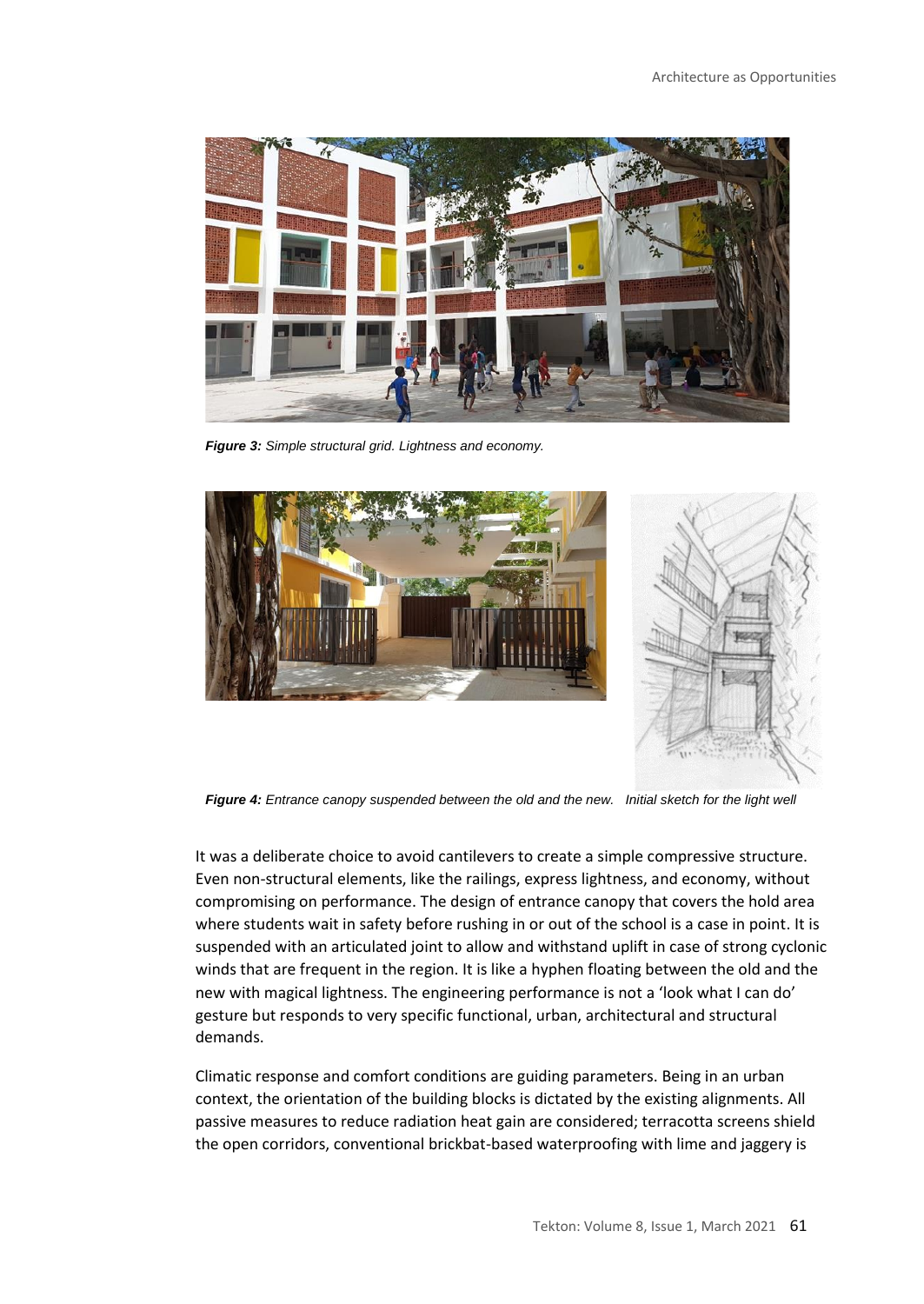### Rohit Shinkre



*Figure 5: Each classroom is distinct with its own spatial qualities*

used; is used to provide thermal insulation and waterproofing. Traditional terracotta tiles with wide joints are used to withstand extreme thermal variations. Though the classrooms are air conditioned, the light well created along the adjoining property wall allows for better daylighting but also for natural ventilation whenever desired.

# **Architecture for Education — a different scenography**

As Maurice Merleau-Ponty has said, we know not through our intellect but through our experience.

This experience in architecture is also scenography of a different kind, architecture as the container of the human experience. Observation, curiosity, wonder, and dialogue are key to education and a space that is conducive to all of this is key. The typological of the school building as we know it take us to the early industrial era stressing normalisation, addressing children as a group rather than individuals. Most of us have suffered the monotony of the array of identical classrooms served by long corridors during long school years. Many may have become totally insensitive to space and its characteristics as a result. Here, every opportunity of sensorial engagement is exploited. The project despite or rather because of its small scale, is dense in spatial experiences that provoke a dialogue with self, with nature, with the community within the school and out of it.

Each of the new classrooms is different by design: the plan, the daylighting within, and the views and extensions without are unique to each class. It allows teachers and learners to respond to their space. The individuality of each child and the teachers is not neutralised by the repetition of a standard classroom. Individuals and groups can respond to specific spatial conditions, which they have.

You have the projecting balconies, the raintree courtyard, the play area with the banyan, the adjoining 'Préau' a stilted open hall and finally the open-air classroom on the terrace shaded by deep concrete fins; offer the children a wide variety of spaces to be in; to be by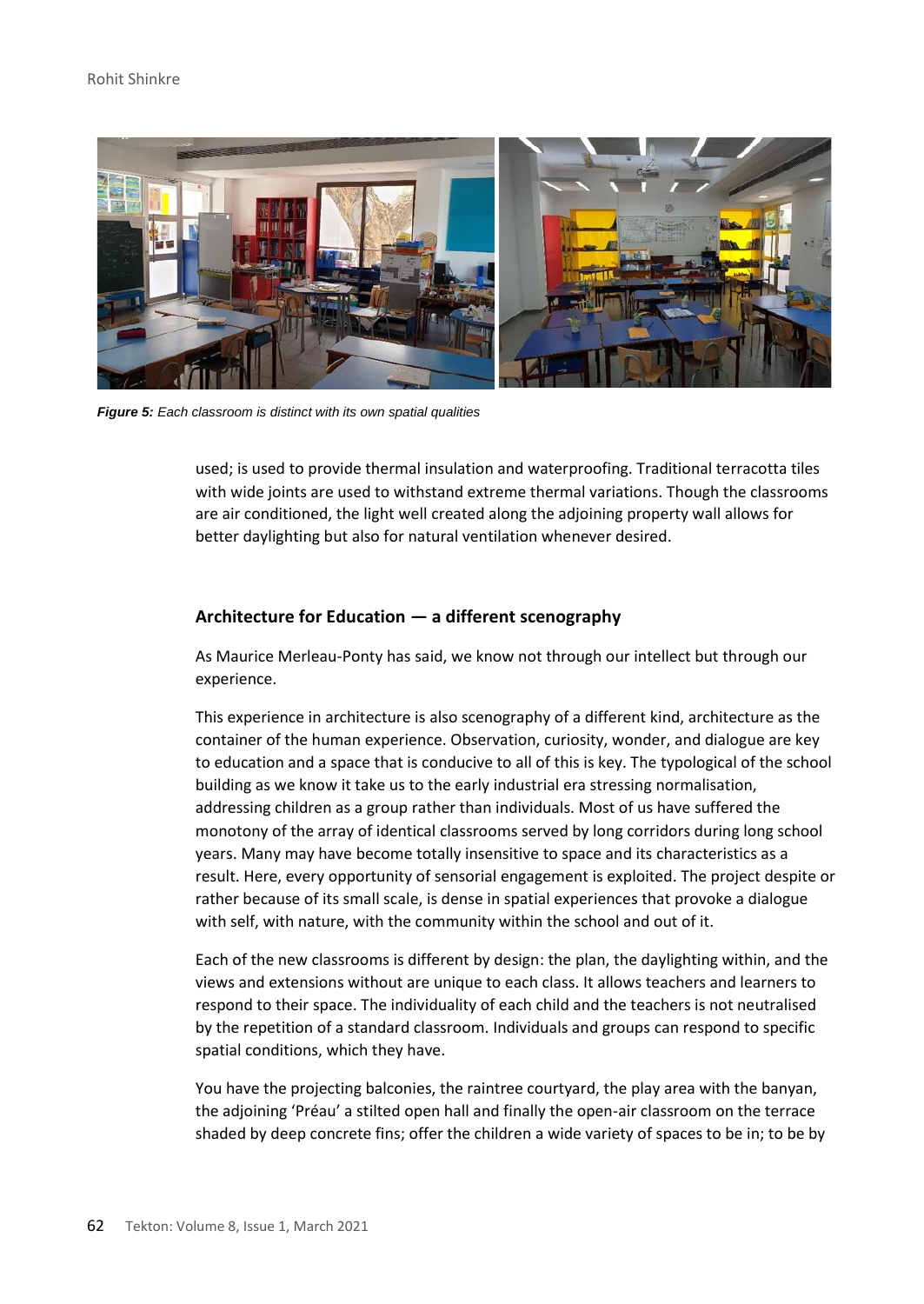

*Figure 6: The three trees and the children*

oneself, with a friend or two, in a small committee or a large group. Particularly during the 'recreation' (recess) time each child makes a choice of how and where to be. The place is not regimental but affords these individual liberties to the children. They deserve that.

Three existing trees are an integral part of the project. A large window highlights the teak tree along the neighbouring plot. A seating around the majestic banyan protects it and draws cool shade from it. A small amphitheatre is created around the raintree as a space for contemplation and communion with it. The foundation design of the load bearing curved walls of the toilet block was with micro plies wherever possible supporting a plinth beam above the root layer to protect the root base of the rain tree. It is hoped that the children will be more aware of their beauty, their strength and fragility, notice the changing seasons and the rich biodiversity that they so generously support.

During a site visit I noticed that many a birds gathered on the roof of the toilet block to peck on the seeds and flowers dropped by the Raintree, the design and profile of the skylighting ventilators was changed to depict that… I am sure some clever kids will get it and smile… for others it is still a nice-looking form!

Social education is an important part of school years. Children learn to deal with others, their peers in class, the student community, and the world outside of their homes and the school. Puducherry has a lot to offer to a growing child. Its architecture directly reflects its social and linguistic diversity and history. A lot of traditional building crafts are still alive here. The design wants to use these. Though the structure is conventional RCC frame & slab traditional brick bat and lime-based techniques were used to insulate and waterproof the terraces. Local crafts find their way in the project through the terracotta and ferrocement components. The characteristics colours of the old and new quarters of Puducherry are cited here on the internal walls of the light well and on the stairwell. Contextuality was defined with very different parameters.